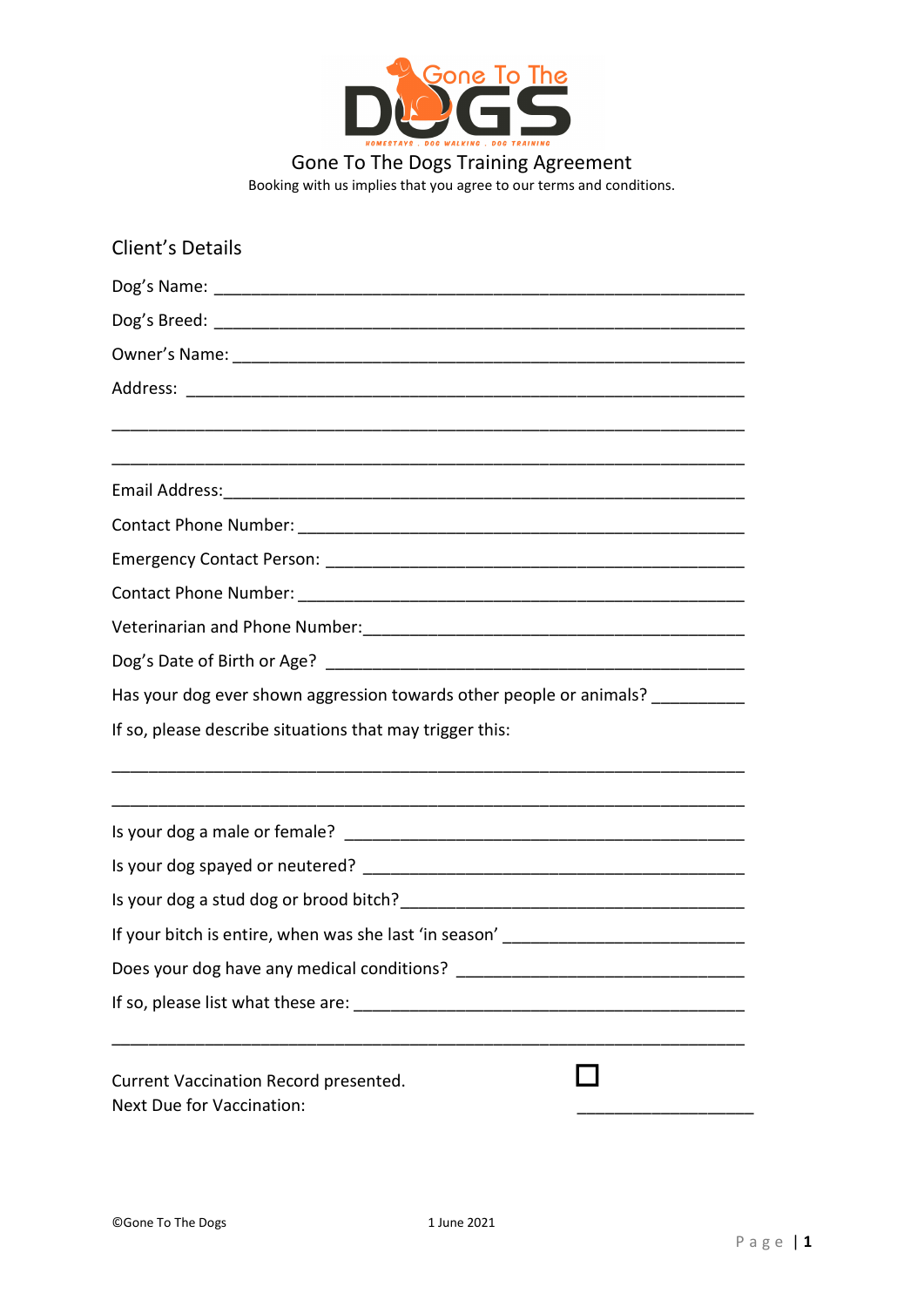

## Training Enrolment Form

| Have you had your dog since it was 8 weeks old?                                      |  |  |  |  |  |  |
|--------------------------------------------------------------------------------------|--|--|--|--|--|--|
| If you were not the first owner, do you know any details about its history?          |  |  |  |  |  |  |
| Type of home e.g. flat/house with yard/farm etc?                                     |  |  |  |  |  |  |
| Does your dog growl near food?                                                       |  |  |  |  |  |  |
| Where does your dog normally sleep?                                                  |  |  |  |  |  |  |
| Is your dog crate trained?                                                           |  |  |  |  |  |  |
| Does your dog allow grooming and nail clipping?                                      |  |  |  |  |  |  |
| What is your dog's favourite treat food?                                             |  |  |  |  |  |  |
| What is your dog's favourite toy?                                                    |  |  |  |  |  |  |
| What kind of games does your dog enjoy playing with you and on their own? Eg. Fetch, |  |  |  |  |  |  |
|                                                                                      |  |  |  |  |  |  |
| Have you done any previous training with your dog?                                   |  |  |  |  |  |  |
| What commands, if any does your dog know now?                                        |  |  |  |  |  |  |
| Does your dog pull on the leash?                                                     |  |  |  |  |  |  |
| Is your dog ever off the leash?                                                      |  |  |  |  |  |  |
| Is your dog hyperactive?                                                             |  |  |  |  |  |  |
| Is your dog a barker?                                                                |  |  |  |  |  |  |
| Does your dog growl? When and how often?                                             |  |  |  |  |  |  |
| How does your dog behave in the car? Is it restrained? _________________________     |  |  |  |  |  |  |
| Does your dog allow you to pick it up?                                               |  |  |  |  |  |  |
| Is your dog an escape artist?                                                        |  |  |  |  |  |  |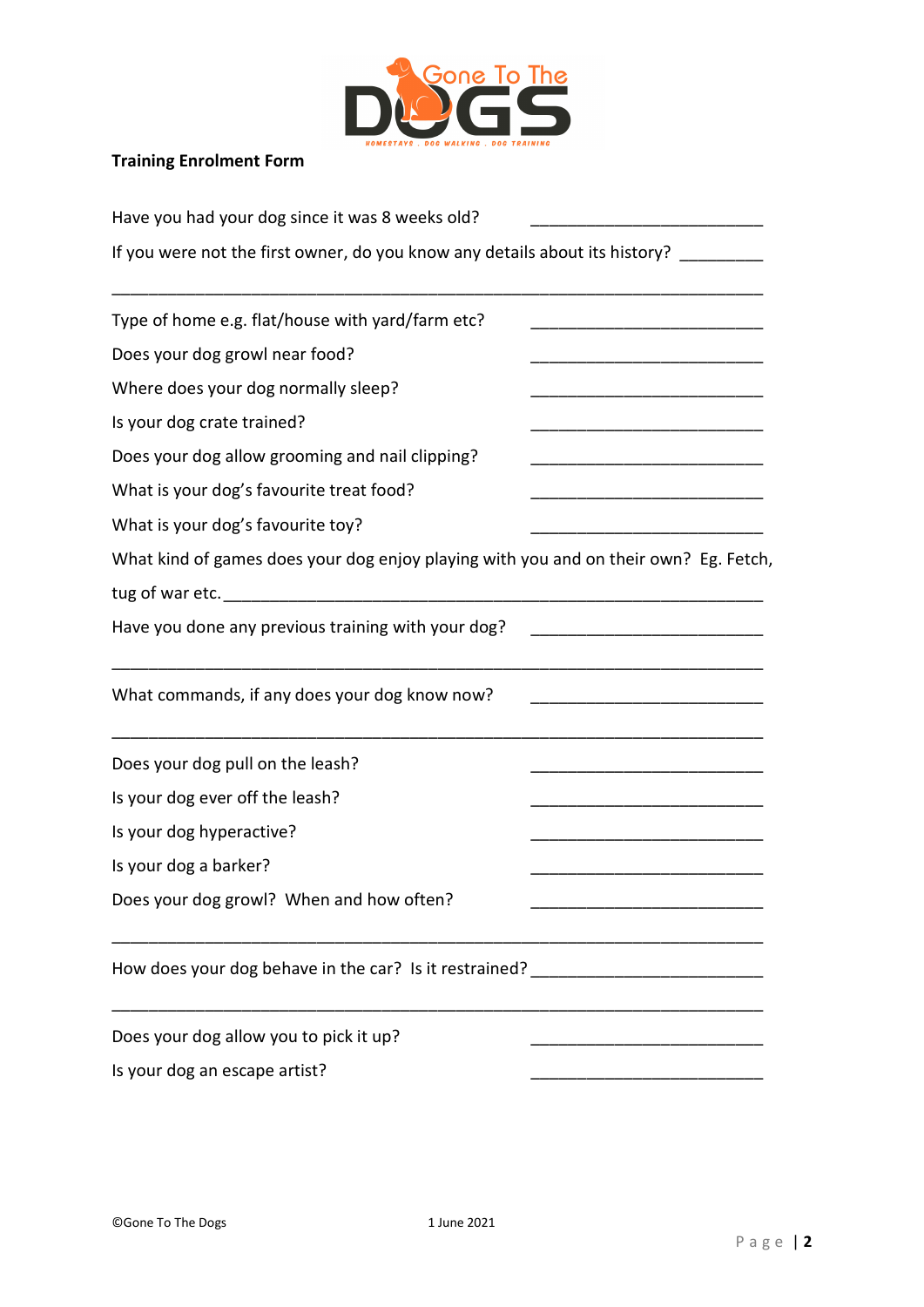

| Does your dog know when you are upset by their behaviour? |  |
|-----------------------------------------------------------|--|
| Does your dog show signs of submission?                   |  |
| Previous tools used to manage your dog's behaviour:       |  |

\_\_\_\_\_\_\_\_\_\_\_\_\_\_\_\_\_\_\_\_\_\_\_\_\_\_\_\_\_\_\_\_\_\_\_\_\_\_\_\_\_\_\_\_\_\_\_\_\_\_\_\_\_\_\_\_\_\_\_\_\_\_\_\_\_\_\_\_\_\_

\_\_\_\_\_\_\_\_\_\_\_\_\_\_\_\_\_\_\_\_\_\_\_\_\_\_\_\_\_\_\_\_\_\_\_\_\_\_\_\_\_\_\_\_\_\_\_\_\_\_\_\_\_\_\_\_\_\_\_\_\_\_\_\_\_\_\_\_\_\_

\_\_\_\_\_\_\_\_\_\_\_\_\_\_\_\_\_\_\_\_\_\_\_\_\_\_\_\_\_\_\_\_\_\_\_\_\_\_\_\_\_\_\_\_\_\_\_\_\_\_\_\_\_\_\_\_\_\_\_\_\_\_\_\_\_\_\_\_\_\_

\_\_\_\_\_\_\_\_\_\_\_\_\_\_\_\_\_\_\_\_\_\_\_\_\_\_\_\_\_\_\_\_\_\_\_\_\_\_\_\_\_\_\_\_\_\_\_\_\_\_\_\_\_\_\_\_\_\_\_\_\_\_\_\_\_\_\_\_\_\_

\_\_\_\_\_\_\_\_\_\_\_\_\_\_\_\_\_\_\_\_\_\_\_\_\_\_\_\_\_\_\_\_\_\_\_\_\_\_\_\_\_\_\_\_\_\_\_\_\_\_\_\_\_\_\_\_\_\_\_\_\_\_\_\_\_\_\_\_\_\_

\_\_\_\_\_\_\_\_\_\_\_\_\_\_\_\_\_\_\_\_\_\_\_\_\_\_\_\_\_\_\_\_\_\_\_\_\_\_\_\_\_\_\_\_\_\_\_\_\_\_\_\_\_\_\_\_\_\_\_\_\_\_\_\_\_\_\_\_\_\_

\_\_\_\_\_\_\_\_\_\_\_\_\_\_\_\_\_\_\_\_\_\_\_\_\_\_\_\_\_\_\_\_\_\_\_\_\_\_\_\_\_\_\_\_\_\_\_\_\_\_\_\_\_\_\_\_\_\_\_\_\_\_\_\_\_\_\_\_\_\_

\_\_\_\_\_\_\_\_\_\_\_\_\_\_\_\_\_\_\_\_\_\_\_\_\_\_\_\_\_\_\_\_\_\_\_\_\_\_\_\_\_\_\_\_\_\_\_\_\_\_\_\_\_\_\_\_\_\_\_\_\_\_\_\_\_\_\_\_\_\_

\_\_\_\_\_\_\_\_\_\_\_\_\_\_\_\_\_\_\_\_\_\_\_\_\_\_\_\_\_\_\_\_\_\_\_\_\_\_\_\_\_\_\_\_\_\_\_\_\_\_\_\_\_\_\_\_\_\_\_\_\_\_\_\_\_\_\_\_\_\_

What results have you had using tools or techniques to change their behaviour?

Is your dog muzzle trained?

What results would I like to achieve with my training programme?

It has been explained to me that the results of the training provided will depend on my consistency and commitment to actively put into practice, the techniques shown to me on a regular basis throughout the training period. I also understand that after completion of the training period, it is important that I remain consistent in the use of the techniques to ensure ongoing success for my dog.

| Signature: |  |  |  |
|------------|--|--|--|
|            |  |  |  |
| Date:      |  |  |  |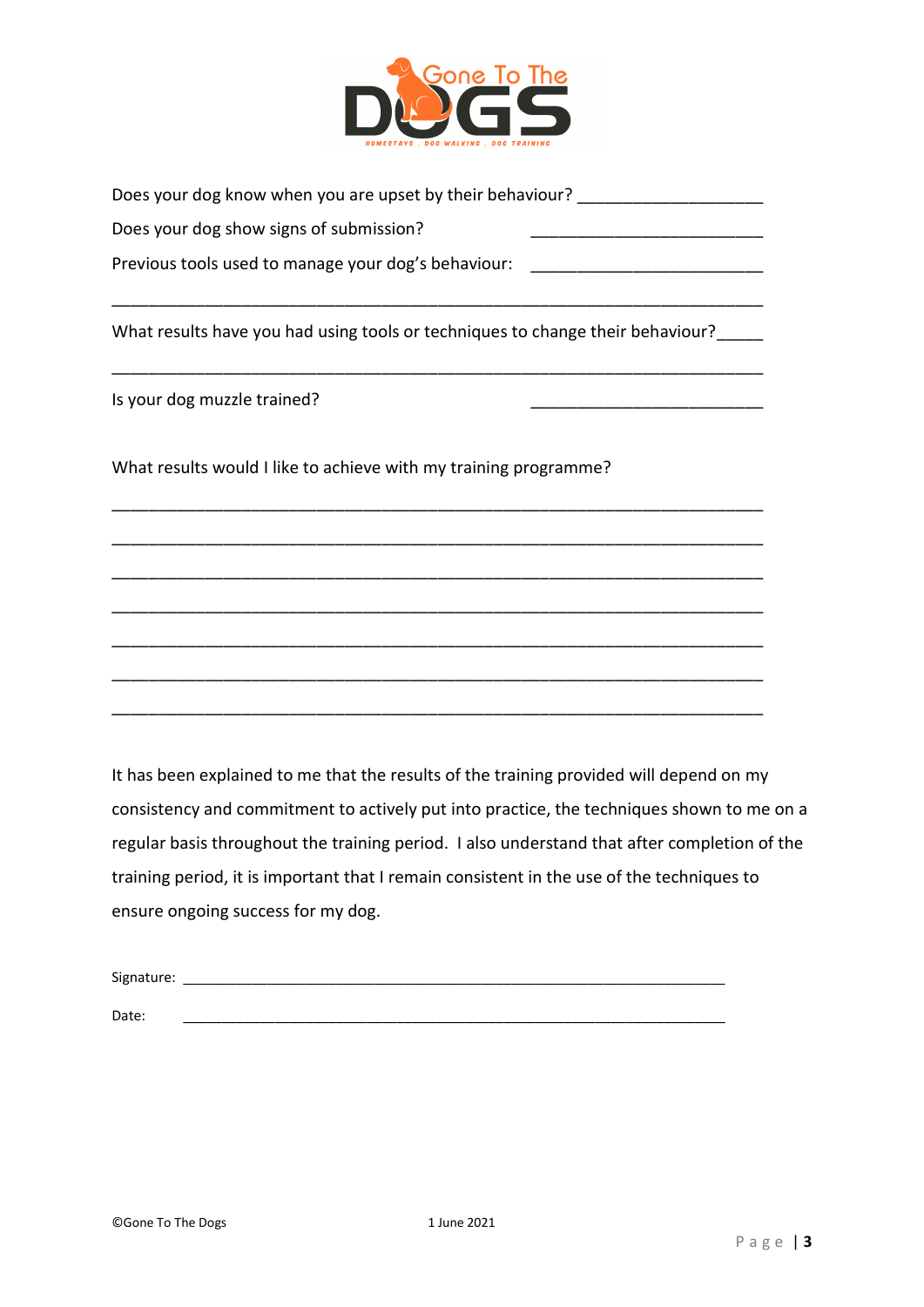

# General Terms and Conditions

I acknowledge and agree to the follow terms and conditions:

I am responsible for my dog and I will keep my dog under control at all times.

Gone To The Dogs undertake to treat all dogs with the utmost care and respect, and are committed to their health, welfare and well-being. Whilst every care and attention is taken during training or in transit, responsibility for dogs can only be accepted at the owner's own risk, and Gone To The Dogs will not be held responsible for any issues, health, accident or otherwise, death, illness or loss for any reason whatsoever.

All dogs must be on leads at all times. Any accessories must be clearly named or identifiable.

## HEALTH & WELLBEING

That while Gone To The Dogs will take all reasonable care, they cannot be held responsible for injury, death, loss or damage of any kind that may occur to either my animal or their accessories (e.g. leads, toys, bedding).

In the event that an animal is observed to be unwell, or becomes injured, I will seek and respond to, any and all veterinary attention deemed necessary.

Gone To The Dogs do not automatically separate entire from spayed or neutered dogs and I agree not to train my female dog while "in season".

I will inform Gone To The Dogs if my dog is an entire male used at stud.

If your dog has an existing medical condition it is crucial that we know about it in advance.

## VACCINATIONS

I understand that some animals will have a limited response to vaccination i.e. less protection or no protection at all. That some vaccines help reduce the severity of a disease rather than provide complete protection and new strains of virus may develop that current vaccines do not protect against these. I also understand the general incubation period is 14 days so there is a chance that my dog may come into contact with another carrying a virus, but not yet showing symptoms and cannot hold Gone To The Dogs responsible.

NO CURRENT VACCINATIONS = NO TRAINING

My dog(s) is/are fully vaccinated against Canine Parvovirus, Canine Distemper Virus and Canine Adenovirus (hepatitis), Leptospirosis and Canine Cough.

Canine cough in dogs may involve a combination of multiple viruses and or bacteria and vaccination is not 100%.

I will inform Gone To The Dogs if my dog becomes unwell with one of the above virus' within 14 days of its training.

RISK

I have provided all information concerning special problems or behaviour of my dog/s and special diets, allergies or medications that may pose a risk to my dog, other animals, other people or staff, and will update relevant information during training.

If my dog causes injury to another animal, person or property I will be responsible for all related expenses.